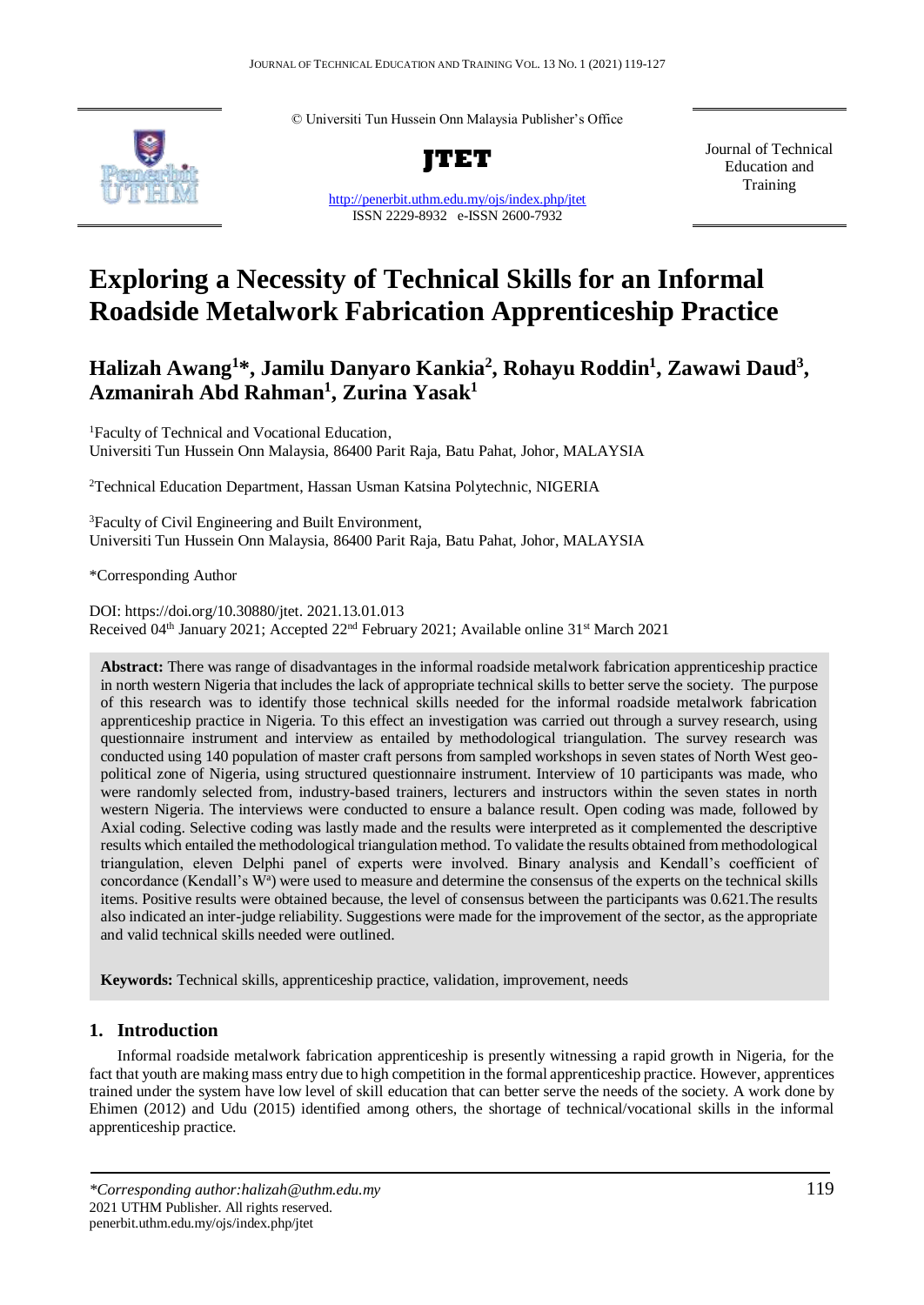According to Federal Government of Nigeria (2005), International Labour Organisation, ILO (2001-2002) key indicators of the labour Market for Nigeria, the labour force participation rate (i.e. the measure of the extent of an economy's working-age population that is economically active) was 66.8%, with a marked difference between men (86.7%) and women (47.6%). Figures showed that 48.8% were self-employed workers, with 41.9% waged and salaried workers. Most employment in the same year was found in the services sector (75.1%) followed by industry (22.0%) with agriculture (2.9%). Agriculture accounted 30.1% of Nigeria's Gross Domestic Product (GDP) which offered informal employment of over 65% of the population force, and accounted 70 % of non-oil exports. Millions of people in Nigeria gain their livelihood through economic activities that are not officially registered or connected with formal avenues of training and finance (Sola Fajana, 2008). Youth unemployment is estimated to be around 1.2% among the 15 to 19-year age group. Many school leavers have difficulty finding employment in urban areas because of their lack adequate job skills, while employers experience difficulties in recruiting skilled workers and production technicians.

A major problem of the road side metalwork apprenticeship system was that, it was generally believed to meant for people who was not performing well in formal education system or those whose parents cannot afford to sponsor their education. This perception deters the youth from facing the training with full force of seriousness. (Adekola, 2013). Poor rating of the roadside apprentices by the society is another disturbing issue. People undergo roadside apprenticeship are tagged as 'never do well' people and they are not recognized, not to mention their rights deserved such as counterparts in the formal school system. Roadside metalwork fabrication apprenticeship practice in the North-west geo-political zone of Nigeria is similar to that which is practiced all over Nigeria today (Udu, 2015). The shops where the practices are carried out are usually located along the busy road and in under developed plots of land, hence they are referred to as "road side apprenticeship". Such roadside locations were necessary because it enhances accessibility and makes the public to be aware that such trade is practiced around there.

Therefore it was aimed at providing a framework for quality improvement in the informal roadside metalwork fabrication apprenticeship practice, as called upon by the ILO, (2011). This kind of move was what Hofmann (2011) described as redressing weakness in informal apprenticeship system at the same time maximizing its potentiality for the benefit of the youths leading to entrepreneurial activities.

#### **2. Recruitment and Entry into an Informal Apprenticeship Practice**

Following an increased in awareness through development, the era of family monopoly of a particular vocation started to fade away. The idea of choosing a career outside the family inherency started to gain distinction. Therefore, parents started to allow their children and wards to train under people who are skilled in such career chosen by the parents or their children. This period marked the beginning of an informal apprenticeship system in Nigeria.

Entry in an informal apprenticeship has no age limit or restrictions based on educational attainment. This is to say that a boy or a youth just out of primary or secondary school could be apprenticed directly. Similarly, an elderly man or an adult, say, a farmer from a land-scarce community or drought-stroked community may migrate to an urban area to train in a trade for self-reliance. Other prominent ways of recruiting apprentices in the informal African apprenticeship were; by parents approaching the proprietor or the proprietor discussing his needs with neighbours, patrons, friends or relatives (Munkaila, 2016).

In whatever method of entry, contract agreements are then reached (verbally or written) between the craftsperson and the apprentice or his parents. In the agreement a fixed fee is sometimes made payable by the apprentice to the master or labour attached on the apprentice to reciprocate with the training he is receiving (in this case, some amount of money is sometime gave to the apprentice by the master). In the recent time, many master craftsmen require apprentice to possess certain educational qualifications before he can fit into the vocation, in such vocations as printing, tailoring, electronics, surveying etc. The idea of issuing certificate to apprentice during freedom is also new in the practice of apprenticeship system, which is not made officially as part of the apprentice's right (Adekola, 2013).

#### **3. Formal Apprenticeship Programs and Training Methods in Nigeria**

Governments of Nigeria superficially perceived apprenticeship system as useful as formal education. In their strategies to combat unemployment in the country directed the various states of the federation to establish Basic Apprenticeship Training Centres (BATC). The government policies of Nigerians youth self-employment strategies were to gear up the drive for real development and changing the mode of operation and approach of both traditional and informal apprenticeship system. It has been observed that the rekindling of the values of apprenticeship has been one of the most significant trends in vocational education in recent years. This is to organize the youths to undergo apprenticeship training in various vocational fields which could make them independent on the completion of such skill acquisition but this was faced with multiple of problems (Udu, 2015).

The concern is raised on the cost of training the informal sector apprentice linking it with the formal sector. As Berik et al., (2011) stated that it is quite expensive training the informal sector apprentice linking it with the formal sector thus therefore required cooperation from all those who have a stake in this effort. It would have been great, if recognition is fully made on such informal roadside apprenticeship practices that constitute greater percentage of youth's patronage in the Nigerian cities, towns and villages.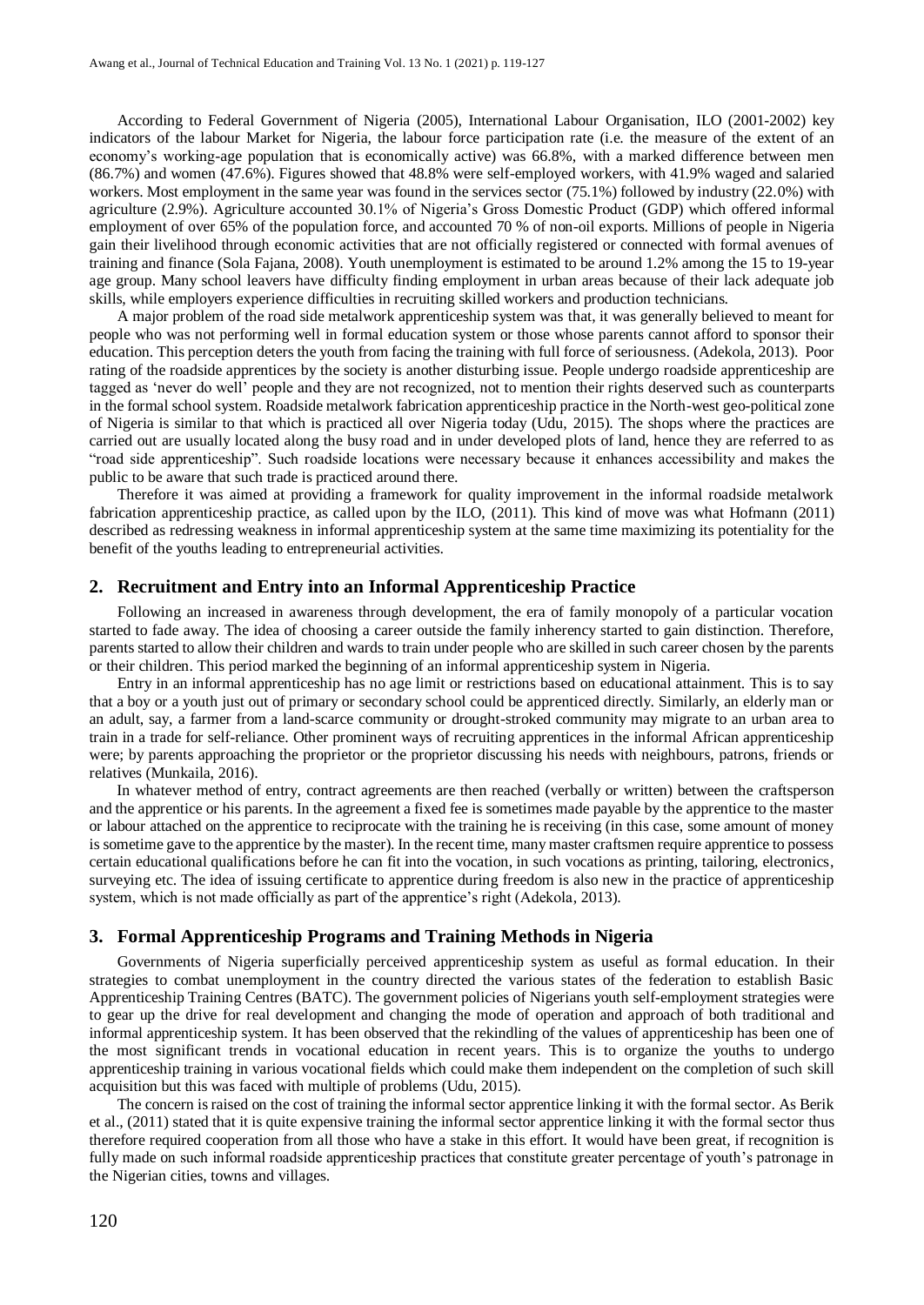Students Industrial Work Experience Scheme (SIWES) managed by the ITF is another avenue through which youth acquire skills during their studentship. In a study conducted by Okolocha and Okolocha (2012) of such effect in 258 Nigerian students in Anambra State, they found that Student's Industrial Work Experiences Scheme (SIWES) is an important programme that can help to bridge the gap between school life and the world of works by blending meaningful job experiences with related institutions learnt in the classroom. For SIWES to help students to acquire the appropriate vocational skills that will help them face the challenges of unemployment and economic problems, proper machinery to sustain SIWES programme was advocated. But the ITF an advocate of the SIWES is faced with the Lack of fund as the major impediment to achieve the mandate of the Industrial Training (Halima, 2011). Chibuzor (2013) also observed that, the ITF being an icon of manpower training and development has failed to meet up with human resource development in the area of apprenticeship despite the establishment of Instructors Training Centre in Kano.

The authority should therefore face-up to the challenges and proffer a way out of the dilemma of unemployment which has resulted in insecurity and economic instability in the country. To effectively use such programmes as the ITF there should be a direct link to the informal roadside apprenticeship being practiced across the country, to alleviate the itching improper skill services rendered by the roadside informal apprentices' operators.

#### **4. Methodology**

The method that represents the most common meaning of the term in all these forms of techniques was the methodological 'triangulation' approach which this research used, data collected in quantitative was confirmed by interviewing experts through qualitative affirmation (Figure 1). These identified Technical skills and Attitudes needed were validated by Modified Delphi panel experts (thus, answering research questions 5 and 6) as phase three, thus explained.



**Fig. 1 - Methodological triangulation approach**

First phase, questionnaire instrument was first adopted in this survey research. Purposive sampling involved identification and selection of individuals or groups of individuals that were proficient and well-informed with an occurrence of interest. The participants were 140 craftspeople and ten interviewed personnel. According to Byrne (2013) sample size below 100 was considered as small, between 100 and 200 was noted as medium and above 200 was regarded as large in quantitative research study. It was therefore ideal to have 140 as medium target participants. The participants were available and willing to participate, and had the ability to communicate experiences and opinions in an articulate, expressive, and reflective manner (lker, Sulaiman, Musa, Rukayya, & Alkassim,2016). The informal roadside metalwork Master Craftsperson (MC), in the North-West Nigeria had these characteristics. Therefore purposive sampling was adopted. First, research questions were analysed using mean score and standard deviation. The data collected in quantitative was confirmed by interviewed experts through qualitative affirmation (Figure 1). The open-ended questions were asked during the interview and were coded. Consistency was achieved in the qualitative research, by using quotations that objectively captured individual interviewed participant' experiences, credibility, confirmation and true value were obtained, indicating 'neutrality' thereby establishing completeness (Bekhet & Zauszniewki, 2012; Guba & Lincon, 1989) which was similar to reliability in the quantitative research.

Second phase, to this effect qualitative data coding processes were adopted. Open coding was first done. This according to Khairie (2012) is a process where by listening of the recorded interview is done, to make sense out of the interview, then, was written down. The Axial coding was followed, which according to him was to identify data that relate to one another. Comparison of similarities was merged of various respondents' views on each construct or sub construct. Selective coding was then made as the final stage; the Technical skills needed were selected. From the selected technical skills a duty and task for the roadside metalwork apprenticeship program will be form. The duty and task then will be validated by selected experts. High profile Delphi panel of experts were employed to validate the Technical skills items in two rounds. A binary analysis of the results obtained from the panel of experts was done as the first cycle. The results were tabulated by calculating the percentage using descriptive analysis in the SPSS. Any items with 80% to 100%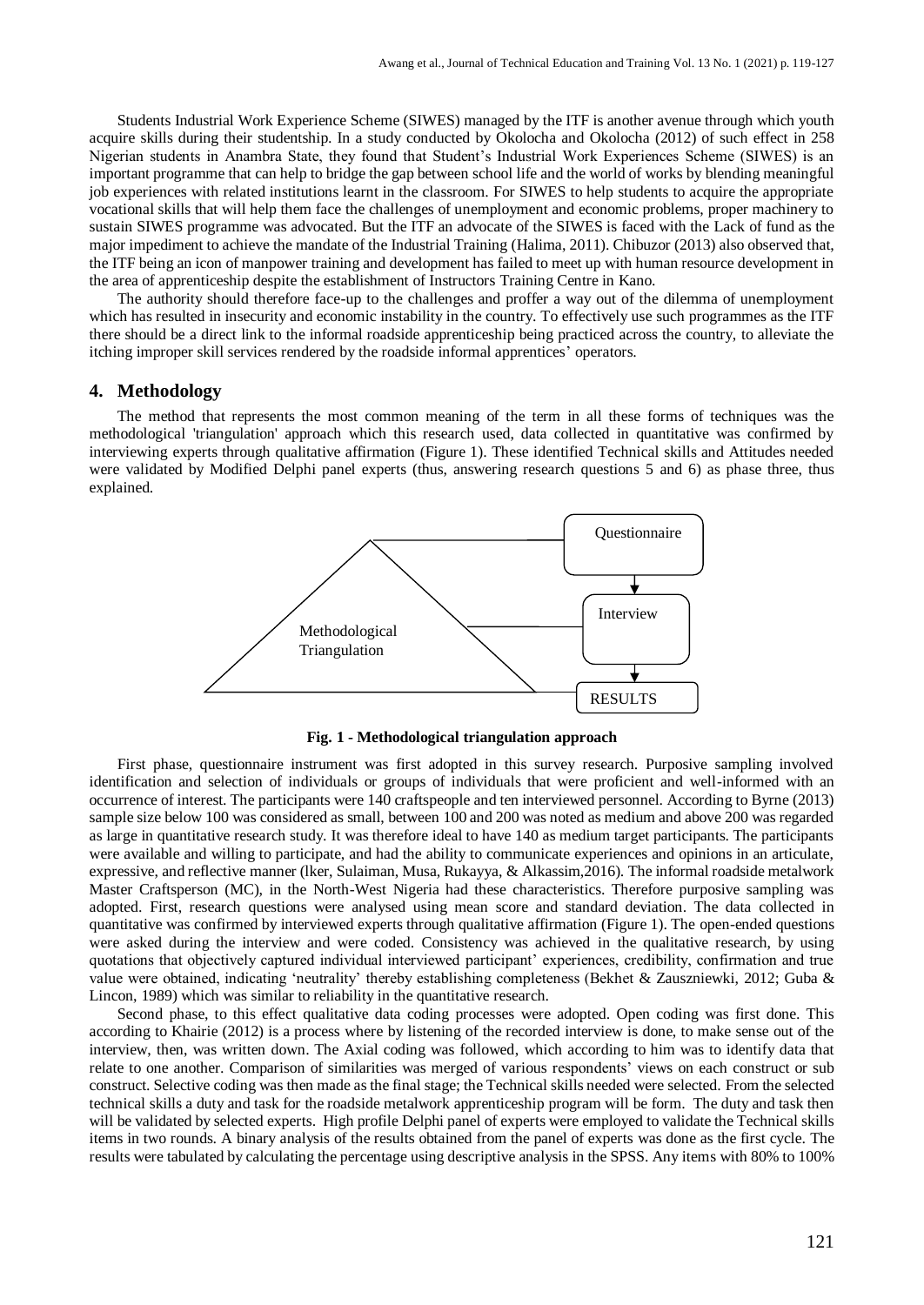was regarded as consensus being reached for that item. Similarly, any item with 0% to 79% was regarded as consensus not reached (Franc, 2014; Davidson, 2013). Cycle two was made on the items yet to reach consensus.

#### **5. Results and Discussion**

The major statistics used in order to present information concerning the collective judgments of respondents, were measures of central tendency and level of dispersal, which is standard deviation. This was done through the use of SPSS. The research questions were analysed using mean score and standard deviation. Craftsperson, mean scores were used in reporting the responses on degree of agreement and the most likely selected items as needed. Any item that gets 3.50 and above means response was accepted as needed. Qualitative Data coding analysis was adopted. Open coding was first done, by listening of the recorded interview, to make sense out of the interview, then, was written down. The Axial coding was followed, which was to identify data that relate to one another. Comparison of similarities was merged of various respondents' views on each construct or sub construct. Selective coding was then made as the final stage; the Technical skills needed were finally selected.

| <b>DUTY</b>                      | S/NO | <b>TASK</b>                                                                  | <b>MEAN</b> | <b>STD</b><br><b>DEVIATION</b> |
|----------------------------------|------|------------------------------------------------------------------------------|-------------|--------------------------------|
| <b>Safety</b><br><b>Practice</b> |      | Skill ability in getting ready to act.<br>mentally, physically & emotionally | 4.171       | .283                           |
|                                  | 2    | Skill ability to recognize danger                                            | 4.150       | .912                           |
|                                  | 3    | Acquire skill to recognize sounds<br>that indicates malfunctions             | 4.328       | .917                           |
|                                  | 4    | Skills to setup arc welding<br>equipment correctly and safely                | 4.142       | 1.007                          |
|                                  | 5    | Skills to setup gas welding<br>equipment correctly and safely                | 4.250       | 1.011                          |
|                                  | 6    | Skill to set oxy acetylene flame for<br>gas welding correctly & safely       | 4.314       | .893                           |
|                                  | 7    | Skill ability in guiding mechanical<br>activities using sensory signs        | 4.128       | .920                           |

Table 1 was the summary of results of descriptive analysis constituting the mean, standard deviation, on Technical skills needed (TSN) (safety practice items). These items were outcome of craftspeople opinion on safety practice items needed in the informal roadside metalwork fabrication apprenticeship practice in Nigeria. It could be deduced that all items had mean scores above 3.50. Therefore, these items were recommended by craftspeople as needed. Interviews of experts on the items are as follows:

Interview participants **(P**) (the Experts) were asked to comment on the needed technical skills of the Safety Practice items.

Participant number 1**(P1)** stated that*"......Safety practice items in the technical skills are all needed".*

Similarly, participant number 2 **(P2)** lamented that *"........safety precaution and safety practice should be giving a very good consideration*".

*"...the items in the technical skills, the safety practice, are, to my opinion needed",* as said by participant number 3 **(P3).**

Participant number 6 **(P6)** stated that *".........actually because of time factor let me summarise it. I will start with safety precaution which is very important*"

Participant number 9 **(P9)** lamented that*"...technical skills needed which include safety practice are as well needed in the training........this is an important research work which is very much needed here in Nigeria, to enhance technical and vocational skills among the Nigerian youth for the promotion of entrepreneurial activities. So I wish you successful completion of this project*" (**P9).**

Participant number 10 **(P10)** had this to say on the Safety practice items in the technical skills that *"...........okay all the tasks in the safety practice seems to be needed"*

All the items in the Safety Practice pointed out by the Craftspeople as needed were recommended by interviewed participants, however several participants emphasised item 1 in the safety practice of the Technical skill (Skill ability to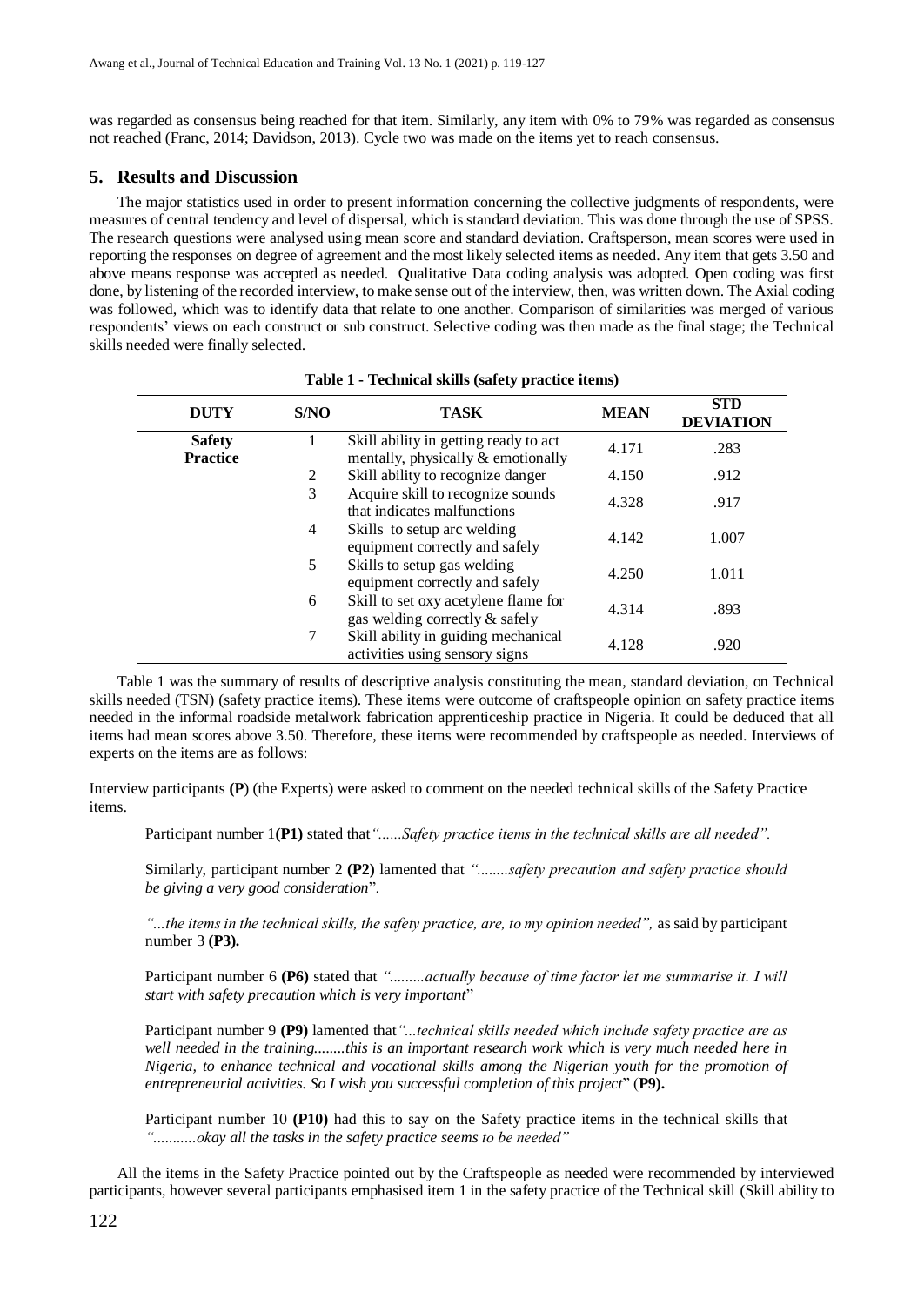recognize danger), as highly needed in the practice. This declaration by the experts enriched and made better understanding of the data therefore better-informed decisions were made.

| <b>DUTY</b>                                   | S/NO | <b>TASK</b>                                                                         | <b>MEAN</b> | <b>STD</b><br><b>DEVIATION</b> |
|-----------------------------------------------|------|-------------------------------------------------------------------------------------|-------------|--------------------------------|
| <b>Identification of</b><br>Tools & Equipment | 8    | Skill ability to identify welding<br>equipment, tools and materials                 | 4.200       | .899                           |
|                                               | 9    | Identify gas welding equipment and<br>accessories/tools                             | 4.442       | .770                           |
|                                               | 10   | Identify different types of rivets and<br>their correct applications.               | 4.321       | .850                           |
|                                               | 11   | Identify the different riveting tools<br>used in workshop                           | 4.150       | 1.010                          |
|                                               | 12   | Identify the tools and accessories<br>needed for soldering and brazing<br>operation | 4.371       | .984                           |
|                                               | 13   | Acquire skills to adapt, alter,<br>reorganize, change or revise<br>correctly        | 4.435       | .721                           |
|                                               | 14   | Skills to prepare metal joint for arc<br>metal welding in any giving<br>situation   | 4.492       | .673                           |
|                                               | 15   | Skills ability to prepare metal<br>surfaces for gas welding process                 | 3.878       | 1.255                          |

**Table 2 - Identification of tools and equipment items**

Table 2 is the result summary of descriptive analysis that constituted the mean and standard deviation on Identification of Tools and Equipment items. It could be deduced that all items had mean scores above 3.50. Therefore, these items were recommended as needed by craftspeople of the informal roadside metalwork fabrication apprenticeship practice in Nigeria. Interviews of experts were conducted to balance the results obtained as regards to the items.

The Interview as regards to the Identification of Tools and Equipment items were as follows:-

Participant number 1**(P1)** was saying that*"...identification of tools, equipment and items are also needed especially item no 9, and 12"***(P1)**

Participant number 5 **(P5)** pointed out that*"...identification of tools and equipment also needed especially number 9 and 12"***(P5).**

Participant number 10 **(P10)** also lamented that *"... items in the identification of tools and equipment in the technical skills are needed especially item... 8 and 9"*

From the forgone statements made by the various interviewed experts, it could be realised that all items of the 'Identification of tools and equipment' were recommended as needed. However some were said to be highly needed. These were items number 8, 9 and 12. This declaration by the experts enriched and made better understanding of the data therefore better-informed decisions were made.

| <b>DUTY</b>                       | S/NO | TASK                                                                             | <b>MEAN</b> | <b>STD</b><br><b>DEVIATION</b> |  |
|-----------------------------------|------|----------------------------------------------------------------------------------|-------------|--------------------------------|--|
| Tools & Equipment<br><b>Usage</b> | 16   | Weld metal pieces to form assembly<br>of parts correctly                         | 4.150       | .905                           |  |
|                                   | 17   | Weld metal component using gas<br>welding equipment                              | 4.050       | 1.140                          |  |
|                                   | 18   | Carryout arc weld in different<br>positions                                      | 4.428       | .805                           |  |
|                                   | 19   | Grinding off excess weld bead on<br>welded joints without weakening<br>the joint | 4.057       | 1.136                          |  |

**Table 3 - Response on tools and equipment usage items**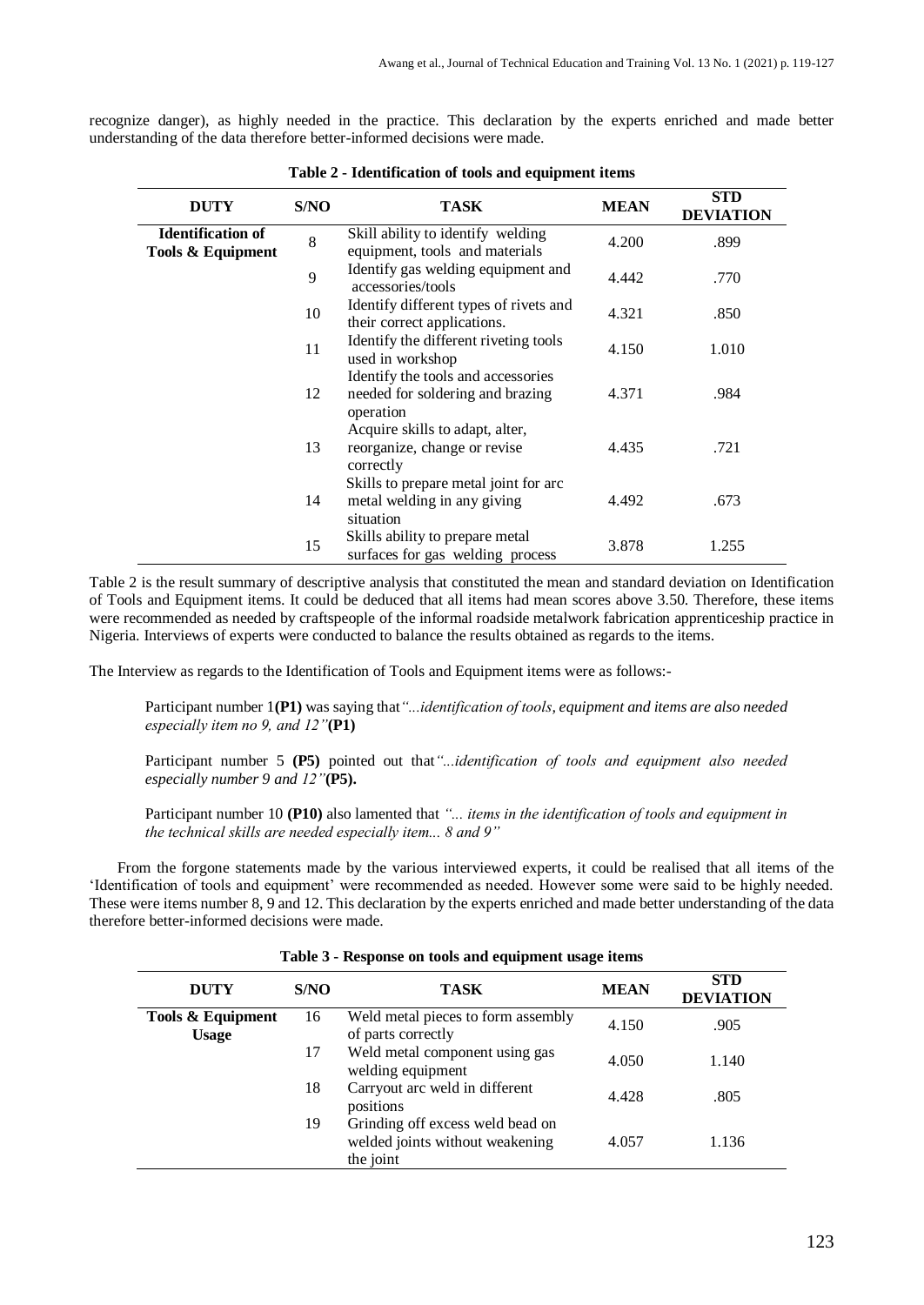|                                   | $\overline{20}$ | Carryout cold riveting of work                                                                  |       |       |
|-----------------------------------|-----------------|-------------------------------------------------------------------------------------------------|-------|-------|
|                                   |                 | pieces with a hand Riveting                                                                     | 3.978 | 1.332 |
|                                   |                 | Machine                                                                                         |       |       |
| Tools & Equipment<br><b>Usage</b> | 21              | Carryout hot riveting of work pieces<br>with a hand riveting machine                            | 4.321 | .899  |
|                                   | 22              | Rivet work piece with power<br>riveting machine                                                 | 4.064 | 1.132 |
|                                   | 23              | Prepare appropriately surface to be<br>soldered or brazed                                       | 4.250 | 1.093 |
|                                   | 24              | Solder metal work pieces using<br>electric soldering bits                                       | 4.078 | 1.106 |
|                                   | 25              | Solder metal work pieces using<br>blow lamp                                                     | 3.842 | 1.265 |
|                                   | 26<br>27        | Braze metal pieces using blow lamp<br>Skills ability in acting, building,                       | 4.257 | .780  |
|                                   |                 | performing, implementing,<br>recreating (manipulation)                                          | 4.328 | .834  |
|                                   | 28              | Skills ability in starting to learn<br>complex skills through imitation<br>and trial and error. | 4.250 | .840  |
|                                   | 29              | Skills ability in gaining confidence<br>and proficiency in Learning<br>complex skills.          | 4.378 | .662  |
|                                   | 30              | Operate arc welding machine/equip<br>to lay welding beads on metal<br>pieces correctly          | 4.157 | .670  |
|                                   | 31              | Skills ability in performing complex<br>movement skilfully                                      | 4.692 | .943  |
|                                   | 32              | Skill ability in modifying movement<br>patterns to fit specific requirements<br>(adaptation)    | 4.128 | .863  |
|                                   | 33              | Skill ability in adapting, combining,<br>constructing, coordinating creating<br>(articulation)  | 4.100 | .954  |
|                                   | 34              | Skill ability in creating new<br>movement pattern (origination                                  | 4.114 | .952  |
|                                   | 35              | Skill ability in designing,<br>developing, inventing, specifying                                | 4.085 | .817  |
|                                   | 36              | (naturalisation)<br>Acquire skills in correct usage of<br>modern tools                          | 4.385 | .735  |
|                                   | 37              | Acquire skills in correct usage of<br>modern equip                                              | 4.457 | .743  |

Table 3 shows the summary of results of descriptive analysis that constituted the mean, standard deviation, Tools and Equipment usage items. It could be seen that all items had mean scores above 3.50. Therefore, these items were recommended as needed by craftspeople of the informal roadside metalwork fabrication apprenticeship practice in Nigeria. Interviews of experts were conducted to complement the result obtained as regards to the items.

Participant number 1 (**P1**) commented on the Tools and Equipment usage item that;- *"..tools and equipment usage duty, all the items are needed".* 

Similarly, the response made by participant 2 **(P2)** was that *"...all the items in the Tool and equipment usage are very important"*

Participant number 5 **(P5)** also remarked that *"…In tools and equipment usages, duty, the tasks are all needed with 44 being highly needed".* 

While participant number 3 **(P3)** pronounced that *"...emphasis should be placed on item 28 and 29 in the tools and equipment usage duty, that is, the skill ability in starting to learn complex skills through imitation and trial and error, skill ability in gaining confidence and proficiency in learning complex*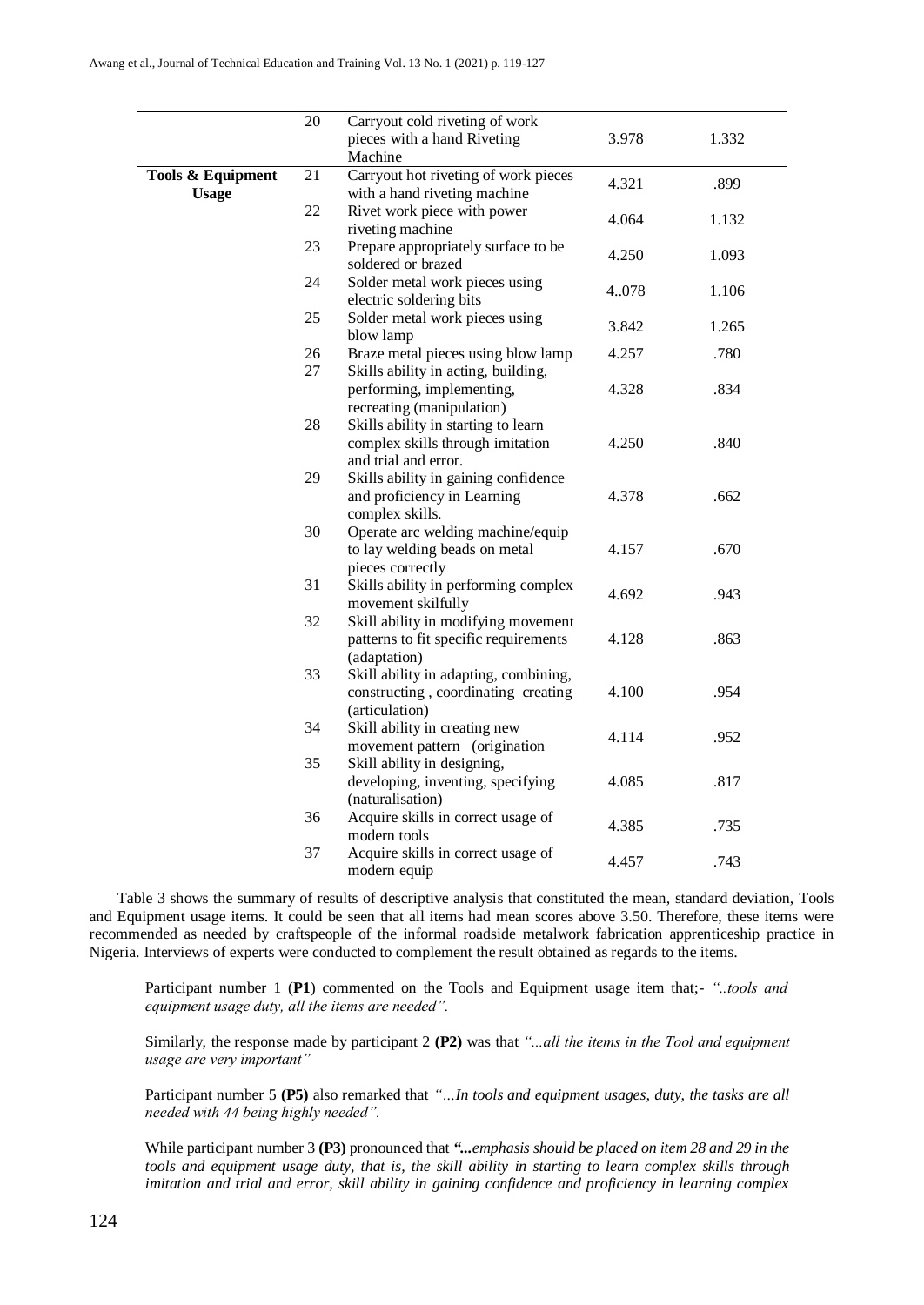*skills respectively........generally is good for the society and I wish you successful completion of the work"*.

From what had been stated by the various Experts, it could be deduced that all items in the 'Tools and equipment usage' were needed. Moreover the items emphasized by interviewed experts as highly needed which were

- Skills ability in starting to learn complex skills through imitation and trial and error.(item 28)
- Skills ability in gaining confidence and proficiency in learning complex skills.(item 29)

The set of Technical skills items identified by craftspeople and interviewed experts were sent to Modified Delphi panel of experts for validation through first and second round. Using the binary analysis, consensus was determined for the first cycle. Panel of experts responded to the questionnaire items that solicited their various opinions on the Technical Skills, rated as either 'Not needed' $=1$  and 'Needed'  $=2$ . This binary analysis results were tabulated by calculating the percentage using descriptive analysis in the SPSS. Items that reached consensus were sorted, those not reached were sent back to the panel of experts for the second round.

Cycle 2 was made on the items yet to reach consensus. An e-questionnaire was developed in Google drive, sent to every panel member. It was significant to make the final questions as open as possible, this was to gain a strong response .Therefore Five-point Likert scale was used, the value of which were as follows: 1= highly not needed, 2=not needed, 3=slightly needed, 4=needed, and 5= highly needed. The questionnaire was emailed to each of the panel members. The response to the questionnaire was 100%. Kendall's coefficient of concordance (Kendall's W) was used to measure and determine the level of consensus, through SPSS.

The modified Delphi process is considered complete when consensus response rate is greater than 70%. The consensus in Cycle 1 were 31 items, while in Cycle 2 were 11 with a total of 42 items. In this case the response rate needed to stop rounds was achieved, at 87.5%. Out of 48 items identified by Master craftspeople and interviewed participants, 37 were recommended as valid by the Delphi panel of experts, as 11 items were unanimously discarded by the panel.

The Kendall's coefficient of concordance (Kendall's *W*), which ranges from 0 to 1, indicating the degree of consensus reached by the panel (strong consensus for  $W > 0.7$ ; moderate consensus for  $W = 0.5$ ; and weak consensus for *W* < 0.3) was run in SPSS. Table 6.7 portrayed among others, Delphi panel of experts' level of agreement on Technical Skills items, as Kendall's W<sup>a</sup> was  $0.621$ . The scale of the coefficient of concordance also indicated that there were satisfactory level of coordination and agreement in the panel. This indicated the inter-judge reliability. This suggested that the panellists have scored items according to their needed importance, therefore agreed to each other. The process was completed as consensus has been clearly defined, valid Technical skills items were made visible.

#### **6. Discussion**

Thirty-seven (37) out of forty-eight (48) items were validated, therefore recommended by modified Delphi panel of experts as needed in the practice. It is vital to make apprentices understand the safety requirements and standards. Welding, soldering, and brazing in fabrication processes present significant hazards, including exposure to hot materials, ultraviolet light, gases, fumes, noise, and heat stress. Therefore items validated should be taught comprehensively in the apprentice skill practice. Such item as number 1: 'Skill ability to recognize danger' stressed out as highly needed in the practice.

Udu (2015) observed that the work arrangement in the traditional society, as part of the culture was passed down from one generation to the other through the process of indigenous education. Know-how in the family work was considered as loyalty to the family. Therefore, an apprentice should be coached to be able to deal with work hazards, accidents & injuries, should be able to know the work hazards, should be able to respond in case of fire by using fire extinguishers and other techniques. Fire safety and hazards knowledge, should be taught practically such as: causes of fire, fire risks, process and respond in case of emergency, types of fire extinguishers, welding fires, sparks and spatter, ability to use fire extinguishers, fire blankets, water and sand. The essence is to remain safe and keep others safe as well, therefore recognizing danger and making precautionary measures is of importance, responding correctly in case of emergency is as well important. The apprentice should have injuries knowledge of health hazards occurring due to fabrication processes, possible injuries that can occur during the practical. He should be able to know about the first aid during work, its provision, and emergency responses. He should remains conscious and provide first aid to his co worker who is suffering. He should know what to do in case of emergency. Keep the work place safe to ensure proper ventilation systems, he should be able to understand the ventilation system, ducting and its types, exhaust fans and smoke catchers. Welding plant should be placed where there is proper ventilation, keeping the environment smoke free.

Skill ability to identify Arc and Gas welding equipment, tools and materials were also of high importance, as pointed out by the craftspeople. As Munkaila (2016) said, prominent ways of recruiting apprentices need to be identified according to the needs of working environments. Apprentice should be able to know and understand the functionality of each tools and equipment for example, regulators and their types, gas cylinders as well, electrical connection of arc welding machine, receptacle, gas cylinders, types and usage, current flows, insulators, connectors, and thimbles installations, regulators installations, type of regulators, back fire arresters' function and their installation before the start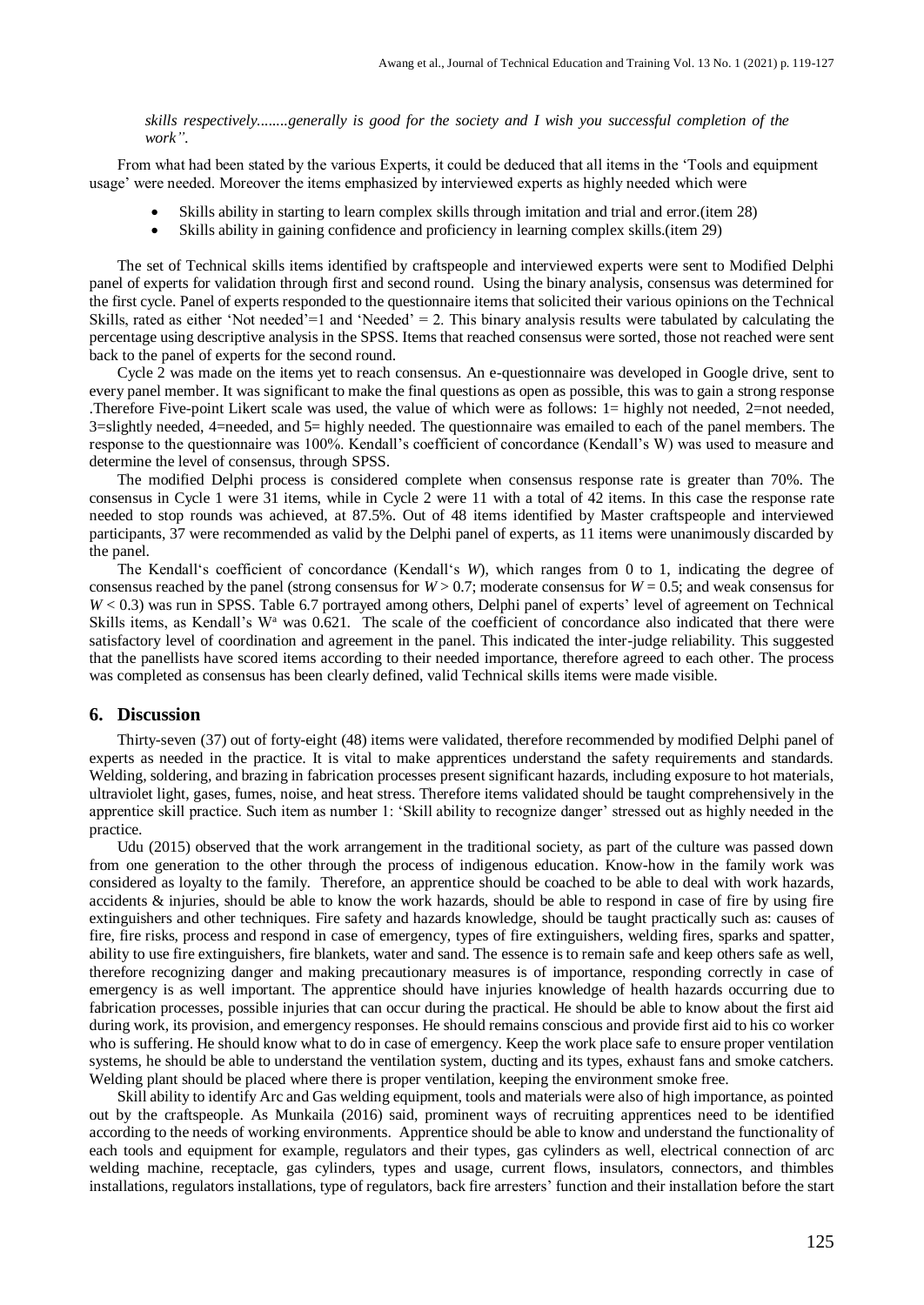of work. He should be able to identify the suitable equipment, tools and materials for certain jobs. Item number 12, identify the tools and accessories needed for soldering and brazing operations was also of importance. Apprentice ought to be able to identify the tools and accessories needed for soldering and brazing operations. Such as soldering copper or iron, solder and flux. The apprentices ought to know the brazing equipment tools and materials, such as furnace, oxyacetylene torch, filler metals, and fluxes etcetera.

'Skills ability in starting to learn complex skills through imitation and trial and error' is also labelled as an item of importance. It is expected of the apprentice to learn complex skills, having gone through novice stage, advance beginner, to this stage of competency. He should be able to arrange the tools and equipment required to perfume jobs, the Machines required in a safe and precautious manner. This could be described as *Guided response level.* Hence, the ideas of issuing a duty and task as a procedure in doing an apprenticeship is proposed as a new practice in training system (Baldi, G. et al., 2014). This explains the early stages in learning a complex skill that includes imitation and trial and error. Adequacy of performance is achieved by practicing. This level talk more on the apprentice, who face the challenges of new tasks, as he uses (for example) a power brush just after observing craftsperson demonstratesits use. He experiments with various ways to measure a given volume of lubricant for lubrication. He performs a mathematical equation as demonstrated by the craftsperson. He follows instructions to construct a Jig, folding stainless steel chair, for example. This could be described as *Mechanism* stage which is an intermediate stage in learning a complex skill. Learnt responses have become habitual and the movements can be done with confidence and proficiency.

Skills are now well developed and the individual can modify movement patterns to fit special requirements. The informal roadside metalwork fabrication apprentice can now adapts, alters changes, rearranges, reorganizes, revises, and varies a certain job. Apprentice at this stage is expected to be able to create new movement patterns to fit a particular situation or specific problem. Therefore, the apprenticeship program will be the most significant trends in vocational education in recent years in organizing the youths to undergo the training based on the duty and task proposed. The apprentice must increases his/her knowledge and improve his/her skill by learning out of other's experiences. This could be through developing the habit of reading books to gain knowledge about technology, new techniques and methodologies, learning new advancements and adopting the same in his own practices, and sharing the information with others. An apprentice must have a 'Sense of initiative and entrepreneurship'. This could be achieved if the apprentice is encouraged to make visits to exhibitions and factories, learning the practical implication of the technology changes and adaptability, knowing the latest modern skills used in the industry, modern machinery being inducted in the industry, as well as contemporary knowledge about practical techniques and materials introduced (Abd Samad et al., 2013). By doing so, he/she can enhances his knowledge and practical aspect. Audio Visual Aids could also be used to enhance knowledge of the practical aspect, especially new techniques in executing certain jobs. The system of the youth getting skills on the job from an experienced master has its roots in traditional African life as previously explained, when blacksmiths, carvers, native doctors and others with specific skills took member of the younger generation into their households to give them specialized training over a period of years (Fafunwa,2004). Now the system has widened to include the whole range of modern skills as mentioned by Amadi and Abdullah (2012), from their study that a larger percentage of the sampled youth reported high and moderate levels of their capacity building, implying that the vocational skills acquisition and development was a successful area.

#### **7. Conclusion**

The needed technical skills identified were of utmost importance in the practice. Therefore the research work promotes TVET activities was an attempt to answer the call made by the International Labour Organization (ILO), the United Nations Educational, Scientific and Cultural Organization (UNESCO) for an absolute, crucial increase in the level of skills of the informal sector operators by Informal apprenticeship practice, addressing the perennial bottle necks of haphazardness to its growth and development, towards skill standards and decency in the practice. These promote economic and social growth in the society. These also improve the learner's suitability, enabling entry into formal system of further education, as one of those benefits of validation. The work would be of benefit to the apprentices and Master Craftsperson as it would enable him/her to operate and graduate participants as competent, industrious apprentice, with clear vocational path, with the potentialities of entrepreneurial ability. Those, a standard duty and tasks or format such as the propose Job profile, relieves roadside metalwork fabrication workshops of the burden of haphazardness. Adopting this relieves individual workshop arrangements or negotiations of contract and provides each party with a clear statement of rights and responsibilities with redress for failure to observe the apprenticeship directives or contract. This could be achieved by formulating suitable policies and regulations, which lead to the means of recognition of the informal roadside metalwork fabrication apprenticeship practice

#### **Acknowledgement**

It is pertinent to acknowledge the vast encouragement and support vested on the researcher for the successful completion of thisresearch byResearch Supporting Grant Scheme (Skim Geran Penyelidikan Pensiswazahan Guru-PPG; K004), from Universiti Tun Hussein Onn Malaysia, Ministry of Higher Education Malaysia (MOHE) and FPTV staff,